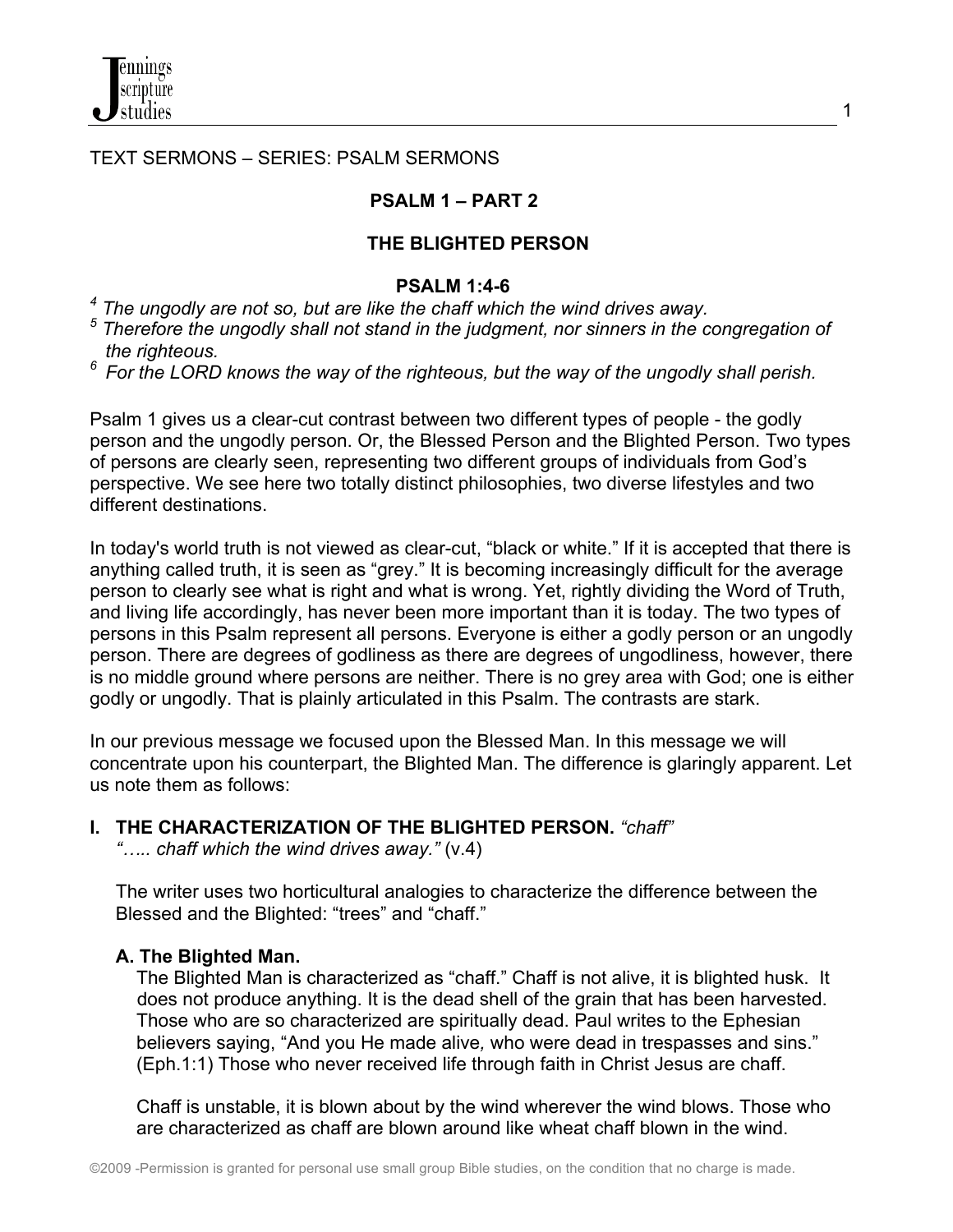This is a terrible way to live. They have no foundation for the future upon which they build or stand. Political, social, and religious ideologies and changes keep them anxious about everything. What a picture of utter futility when one's life yields nothing more than that which is scattered by the four winds. Job says of such, "They grope in the dark without light, and He makes them stagger like a drunken man.*"* (Job 12:25) The Psalm writer says, "They reel to and fro, and stagger like a drunken man, and are at their wits' end." (Psalm 107:27)

We are not to think that these verses imply that people are literally staggering physically who are characterized as "chaff," but in their minds and in their souls they are unstable, unsettled and unsure. They have rejected the Light of God's truth and therefore "grope in the dark without light" and they are certainly "at their wits end" when asked about their hope for an eternity with God.

 Wise Solomon wrote, "There is a way that seems right to a man, but its end is the way of death." (Proverbs 14:12) The way that they consider to be right, is the wrong way for they have rejected the One Who is "the Way, the truth and the life," (John 14:6) By contrast there is the Blessed Man:

## **B. The Blessed Man**

 The Blessed Man is characterized by a "tree." He is said to be "like a tree planted by the rivers of water that brings forth fruit and whose leaf does not wither; and whatever he does shall prosper." (v.3) Just as God's standard of happiness differs from the world's standard, so does His standard of success. He is not here promising material prosperity. Material prosperity is no indication that one is godly and neither is poverty.

 In God's eyes the successful person is the one whose soul prospers; like a fruitful tree, there is bounty, beauty and blessing. This is a picture of life. A growing tree lives, has stability, vitality and productivity. This type of person is blessed by God and is a bless ing to mankind.

 A non-withered leaf and chaff are at different ends of the spectrum. The difference between these two parties is clear-cut; there is nothing "grey" about the distinctions that are presented. The question now is: which person characterizes you? Are you a "tree" or "chaff"? Blessed or Blighted?

# **II. THE CHARACTER OF THE BLIGHTED PERSON.** *"ungodly" – "sinners" – "scoffers."*

 The character traits of the Blighted Man are in stark contrast to those of the Blessed Man. "Blessed is the man who walks not in the counsel of the *ungodly*, nor stands in the path of  *sinners*, nor sits in the seat of the *scornful*…." The Blighted Man is what the Blessed Man is not.

# **A. They Are Ungodly.**

 The Hebrew word translated *"ungodly"* means "*morally wrong; bad, guilty, ungodly, wicked."* Other definitions are: *"Characterized by iniquity; lacking reverence for God; ungodliness."* Consequently, they are "un-God like."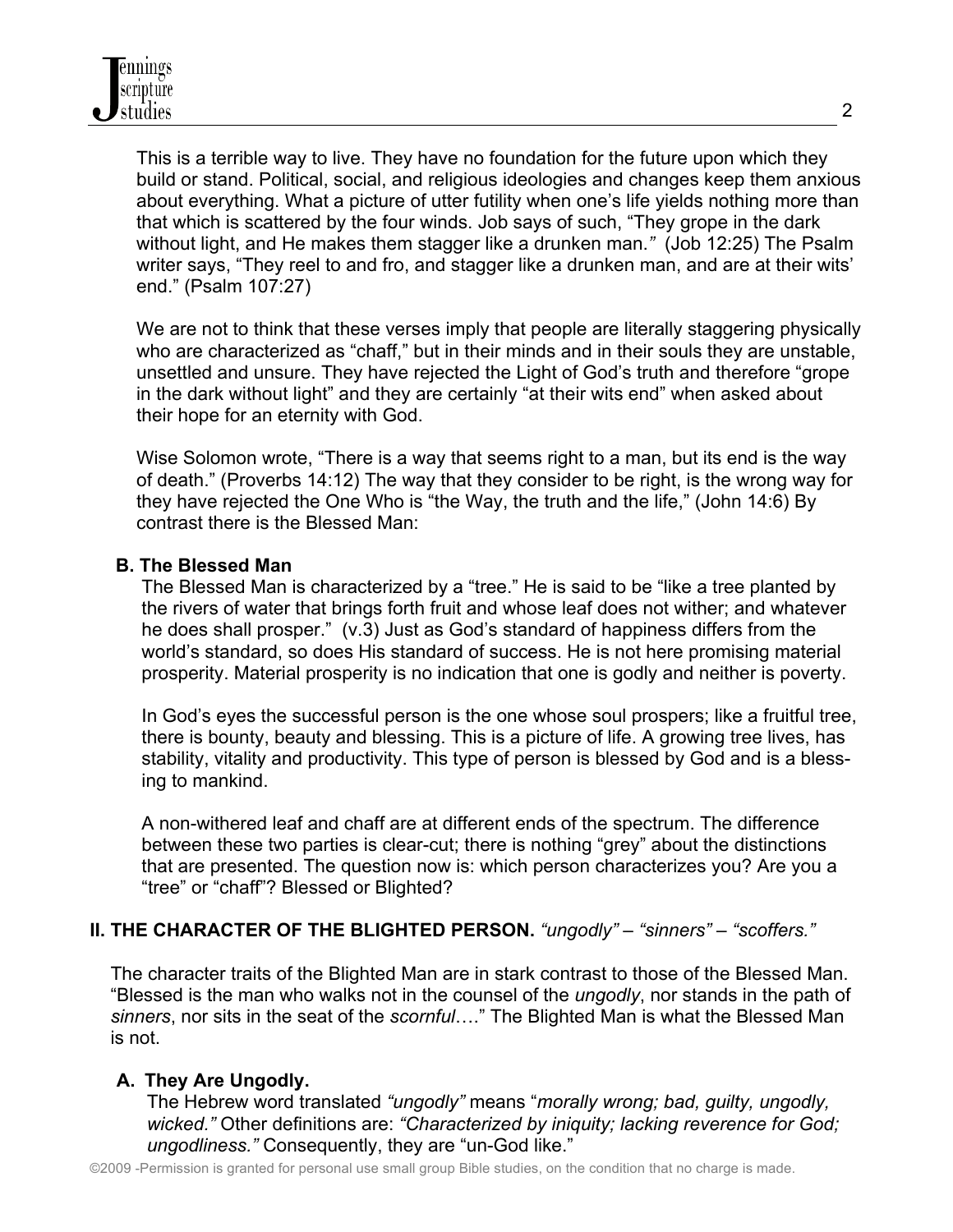# **B. They Are Sinners.**

 The Hebrew word used here for *"sinners"* means *"a criminal, or one accounted guilty; an offender, sinful."* 

 To sin is to "miss the mark." The sinners have missed the mark, which mark is outlined in "the Law of the LORD." (Ps.1:2) Romans 3:23 tells us that all have missed the mark: "All have sinned and come short of the glory of God." That is, we have come short of the high mark of the holiness of God. Jesus came to provide forgiveness and to lift us up to the mark that otherwise we could not attain in our own efforts.

# **C. They Are Scoffers.**

 Again, citing the Hebrew, the word translated *"scornful*" means literally, *"to make mouth at; to scoff; to hold in derision, to mock, a mocker."*

Those who are characterized as "scoffers" scorn, mock and deride that which is holy, godly and good. They have no respect for God; they mouth their profanities, blasphemies and unbelief, seemingly unabated. Scoffers seek to fortify themselves and their own thinking by openly deriding what they have rejected. Scorning or mocking is a defense mechanism. However, it will not always be so.

Here are three descriptions of the Blighted Person. We are not to think that all who are unbelievers are equally bold to identify themselves as such. However, as time passes and their hearts harden against truth, their character is more and more revealed. When a person once begins to live in the company of other persons who have declared themselves separated from God, they find themselves becoming involved in unbelief even more deeply. Those who do not "hate the evil and love the good" (Amos 5:15) will, as time goes by, being in the company of evil doers, love the evil and hate the good.

# **III. THE CHARACTERISTICS OF THE BLIGHTED PERSON.** *"the ungodly are not so"*

 The phrase "*the ungodly are not so"* in the Hebrew is *"the ungodly not."* That is, the ungodly are not as the godly – they are just the opposite of the godly. What are the characteristic activities of the Blighted Persons that set them apart from the Blessed Persons? Their nature is revealed in:

# **A. The Company He Keeps.**

 *He Complies With Ungodly Advice* – "*the counsel of the ungodly."*

 Ungodly counsel abounds. The counsel that is freely given by evil doers is worth exactly what it costs – nothing! Everyone, at one time or another, receives the same sort of advice today that Eve received from the serpent in the garden of Eden. You will either listen to the liars who say things like, 'you can be a god,' or "this path, other than the Jesus Way, leads to heaven, etc." Or you can listen to godly counsel.

The wisdom of Solomon is: "Buy the truth and do not sell it; get wisdom, discipline and understanding." (Prov.23:23) The counsel one seeks is only as good as its source. David said, "I will bless the Lord Who has given me counsel." (Psalm 16:7)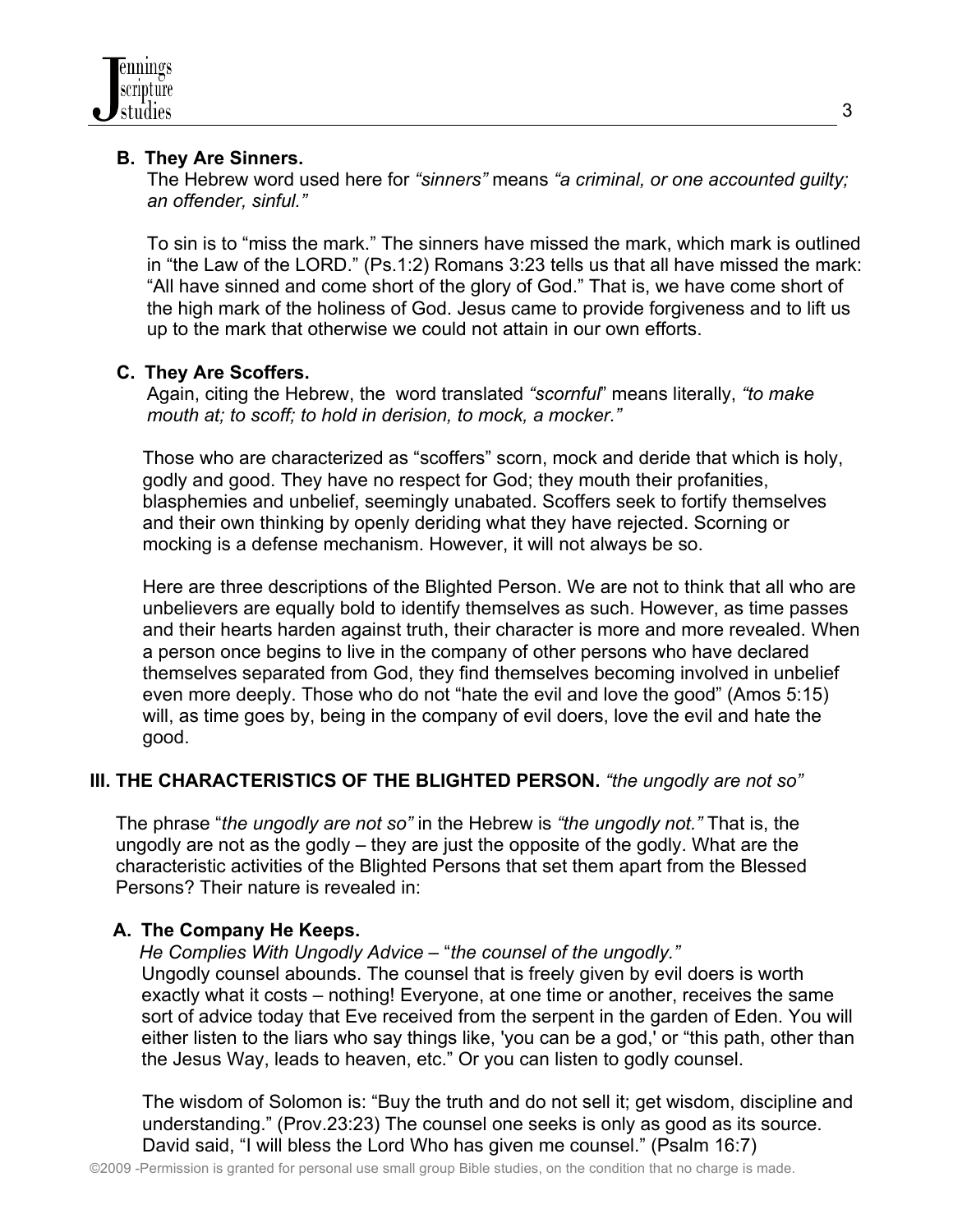*He Comports With Sinful Associates* – "*stands in the path of sinners"*  When a person takes his stand with those of like mind, he has moved beyond taking wicked counsel to taking a stand based upon those wicked principles which he has absorbed. He is no longer simply thinking about the ungodly counsel, he has now moved to act upon that about which he has been thinking. "As a man thinks in his heart, so is he." (Prov. 23:7)

*He Companions With Scorning Activists* – "*"sits in the seat of the scornful"* It is better to be alone than to be in bad company. Mockery and ridicule of that which is holy have often drawn persons together in a conspiracy against the truth. In the very next Psalm, Psalm 2, we read: "The kings of the earth set themselves, and the rulers take counsel together, against the LORD and against His Anointed…." (Psalm 2:2)

 An example is Lot; he looked at the prosperity of Sodom, he moved to Sodom and we see him sitting at the city gate of Sodom with the ungodly. (Gen.19:10) The trend of the worldly minded is always downward.

 He goes from walking to standing to now sitting in the presence of ungodliness. The man is, through slowly compromising choices, falling into a state of sinful living. James 1:14-15 shows the slow fade into a sinful life that ultimately leads to death. "Each one is tempted when he is drawn away by his own desires and enticed. Then, when desire has conceived, it gives birth to sin; and sin, when it is full-grown, brings forth death."

## **B. The Choices He Makes.**

 The Blighted Person's lifestyle of choice reveals the lifelessness within. These are some of their characteristics:

- 1. They do walk in the counsel of the ungodly;
- 2. They do stand in the way with sinners;
- 3. They do sit in the seat of the scornful;
- 4. They do not delight in the law of the Lord;
- 5. They do not meditate on God's Word;
- 6. They are not like a tree planted by the water;
- 7. They do not produce good fruit.

 This passage shows the characteristic lifestyle of the Blighted Man. What was before negative in regard to the Blessed Man, becomes positive in regard to the Blighted Man; what was positive to the Blessed Man, becomes negative to the Blighted Man.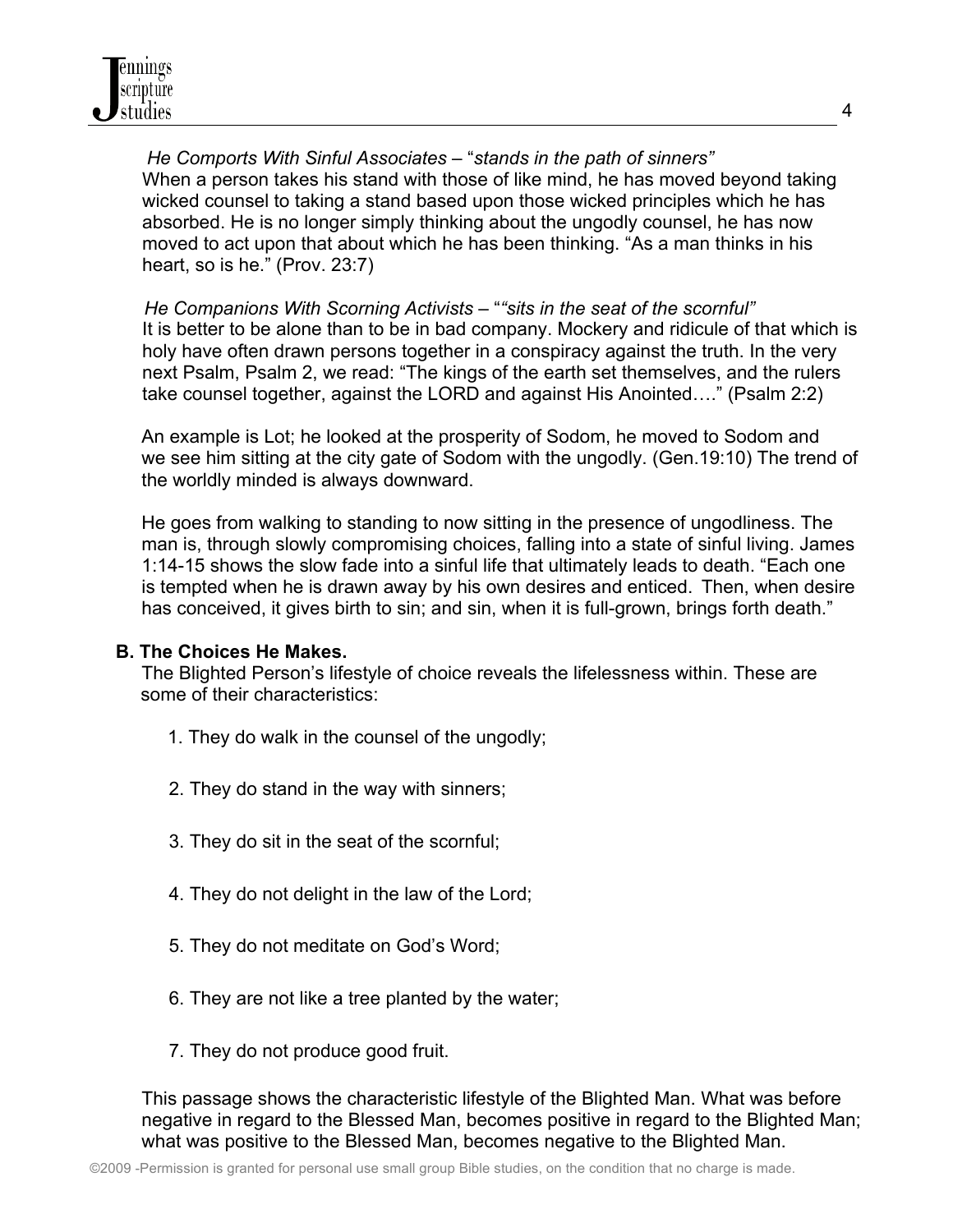

 The way or manner in which the ungodly live in the end leads to their ruin. In this, as in all other respects, they stand in strong contrast to the righteous in this world and the world to come.

## **IV. THE CULMINATION FOR THE BLIGHTED PERSON.**

"*Therefore the ungodly shall not stand in the judgment, nor sinners in the congregation of the righteous. For the LORD knows the way of the righteous, but the way of the ungodly shall perish."* (v.5-6)

I am not referring to the culmination *of* the Psalm, but to the culmination *in* the Psalm of the Blighted Man - the culmination called *"the judgment."* We are to *"Judge nothing before the time, until the Lord comes, who will both bring to light the hidden things of darkness and reveal the counsels of the hearts."* (I Cor.4:5) All is not gold that glitters; there is the counterfeit. Some who appear godly outwardly are not godly inwardly. Some, because of a temporary lapse into carnality, may appear ungodly outwardly but be godly inwardly. *"The LORD does not see as man sees; for man looks at the outward appearance, but the LORD looks at the heart."* (I Sam.16:7)

Both in character and in destiny the ungodly differ from the righteous. As in life so in the after life, the two classifications are separate. As the Psalm begins, so it ends with the analogy of the triple postures of: walking, standing and sitting. Notice what is said about the Blessed and the Blighted Persons as pertains to the judgment:

## **Their Walk**

"*the LORD knows the way of the righteous, but the way of the ungodly shall perish."*

There is, at the end of every life, a destination at which one arrives. The way one takes determines that final destination. The Broad Way leads to destruction; the Narrow Way to eternal life.

There are two ways to walk in verse six. The way, that is the path, the walk, the conduct, the manner of life of each, is referred to here. There is the righteous way and there is the ungodly way. Each leads to a different culmination. It is said that "*the way of the ungodly shall perish."* That is, that way, path, walk, conduct, manner of life that the ungodly chooses leads to eternal perishing.

Their end is destruction. John the Baptizer said of Jesus: "His winnowing fan is in His hand, and He will thoroughly clean out His threshing floor, and gather His wheat into the barn; but He will burn up the chaff with unquenchable fire." (Matthew 3:12) Here again is the analogy of "chaff" which is the characterization of the Blighted Person.

The Blessed Person comes before the Judge as well. What is not said of him is enlightening. We are simply told that, "*the LORD knows the wa*y *of the righteous."* Nothing else is added. Nothing need be added for righteousness brings its own well known reward. Elsewhere it is recorded: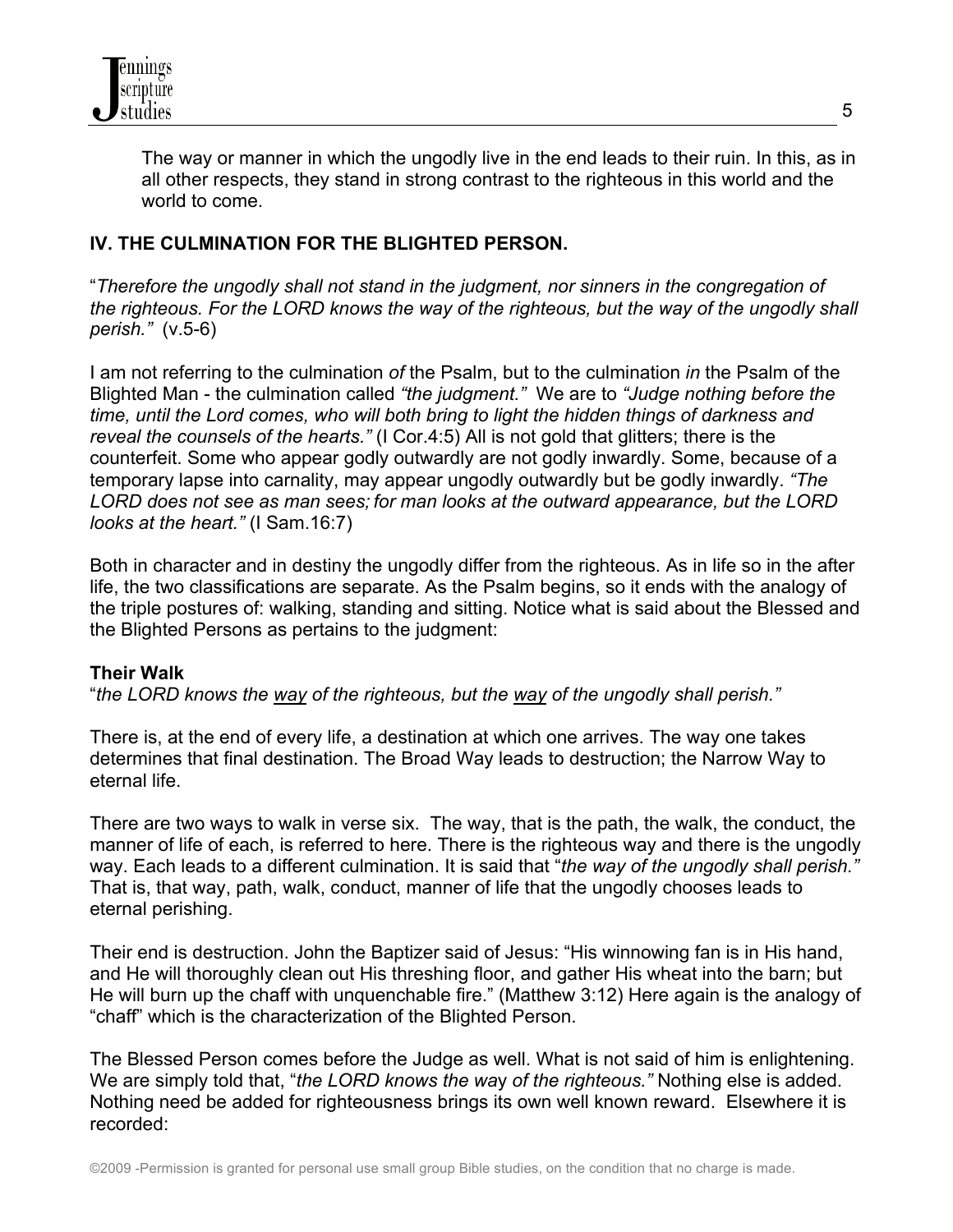

- "The hope of the righteous will be gladness, but the expectation of the wicked will perish. The way of the LORD is strength for the upright, but destruction will come to the workers of iniquity." (Prov. 10:28, 29)
- "The wicked are overthrown and are no more, but the house of the righteous will stand." (Prov. 12:7)
- "The light of the righteous rejoices, but the lamp of the wicked will be put out." (Prov. 13:9)
- "These will go away into everlasting punishment, but the righteous into eternal life." (Matt. 25:46)

The way one begins to walk leads ultimately to eternal bliss or eternal burning. Thank God that it is possible to change course! Someone who is living a godless life, who is walking, standing, or sitting in the presence of ungodliness can experience a radical change, the result of salvation.

# **Their Stand**

*"the ungodly shall not stand in the judgment…."*

Those who stand with sinners will not stand in the judgment. All will stand before the Judge of the universe, but not all will stand up under scrutiny. Since the godly are not mentioned in this phrase, it is understood that they will pass the Judge's evaluation. The contrast is complete when the Blessed Person stands the inspection at the judgment and the Blighted Person fails the final inspection. You may pretend to be a musician in the Lord's orchestra, but the truth will be revealed at the judgment when you come to your solo part!

## **Their Sitting**

*"nor sinners in the congregation of the righteous."*

It is obvious throughout the Psalm that there are two groupings, two congregations. Birds of a feather flock together. The Blessed will congregate with the Blessed and the Blighted with the Blighted. The Blighted crowd is not included in the Blessed congregation at the culmination of all things.

How we live here is indicative of where we will live hereafter! Likewise, those with whom we congregate here is indicative of where we will congregate hereafter!

## **SUMMATION**

This Psalm drives home its truth by the use of contrasts:

- There is the way of the godly and their blessedness in contrast to the way of the ungodly and their blightedness;
- The way of the godly is set forth by way of a contrast negatively, what the godly do not do and positively, what the godly do;
- There is the contrast between the results of the two ways of life, a contrast between character and destiny: the godly are stable and fruitful, but the ungodly are unstable and perish.